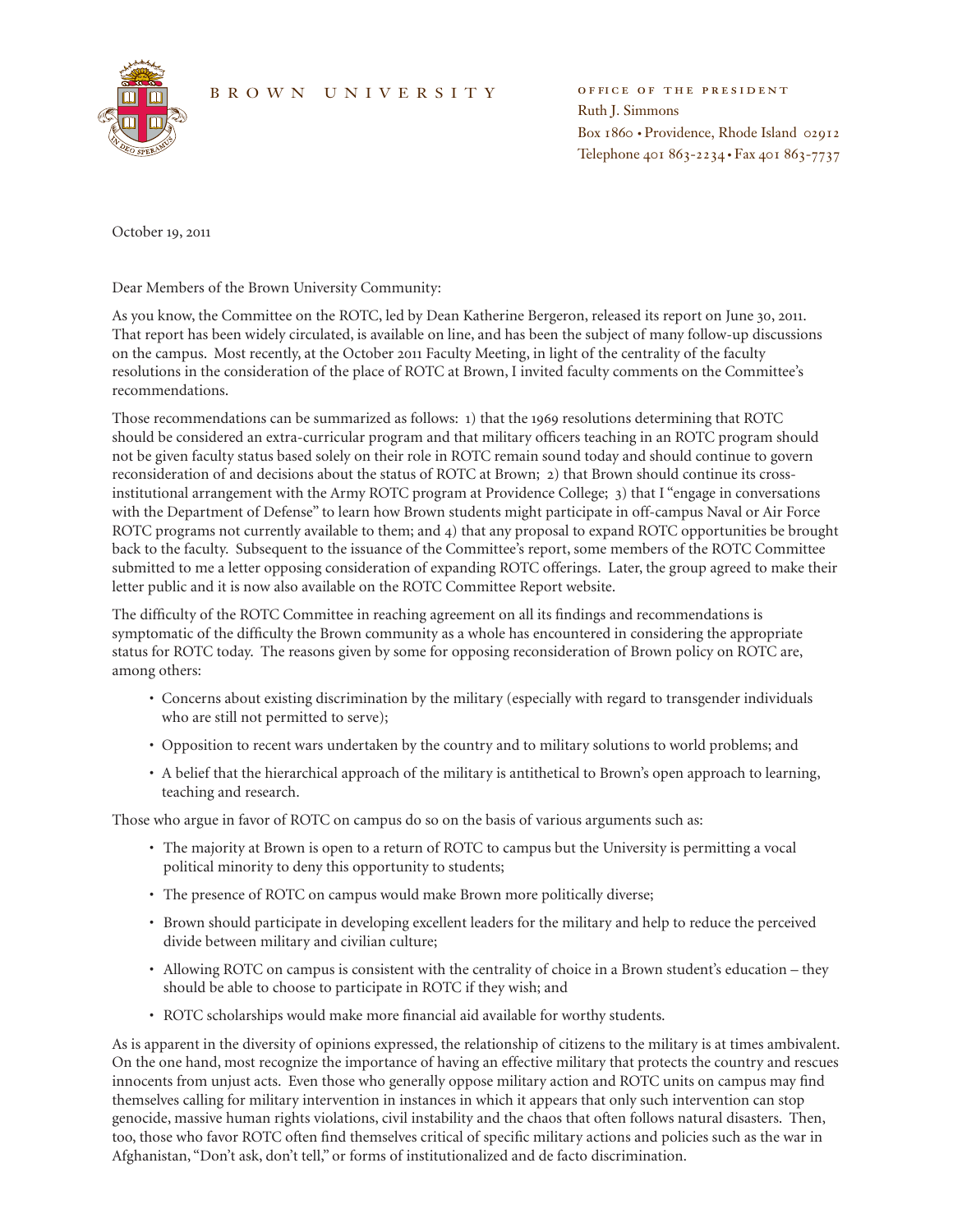If we were to base our conclusion on ROTC purely on the perceived majority consensus expressed in the Committee report, we would either step up our participation in ROTC or bring ROTC back to campus. The Committee states that most in the Brown community do not agree with a narrow position that Brown should have no involvement with ROTC under any circumstances.<sup>1</sup> They can contemplate a course in which we both protect the rights of students to choose whether to enroll in military officer training and, at the same time, protect the values that almost all in the community cherish: advocacy for and protection of civil rights, independence of the faculty in making judgments about the curriculum and faculty appointments, and the right of community members to voice their views about the military, whatever those views might be.

However, to situate the debate, not in the context of the national debate about the military or about the relationship of the military to universities, we should return to more fundamental questions about who we are and what we value overall. As noted in the Committee report, the faculty resolutions of 1969 were and still remain essential to what we are and seek to be as a university. The fact that these policies were clarified in the context of a debate about ROTC does not lessen in any way the relevance or virtue of what they expressed. That is, the setting of the curriculum, the determination of academic requirements, and the matter of what courses are given University credit properly reside with the faculty and not with national policy, student interest, administration pressure, outside intervention, or political winds. The protection afforded the faculty in setting such standards underpins the very quality of the education that we offer.

The charge that, as long as the military discriminates against transgender persons, neither students at Brown nor the University should have any relationship with the military was thoroughly debated and considered. Of course, discrimination against different individuals and groups has been a significant dimension of the history of the U.S. military. Improper practices have included segregating units by race; limiting opportunities for the full participation of women, minorities, gays and lesbians; and defining eligibility for certain combat roles on the basis of social, gender and racial conventions. It has taken many decades for minorities to be fully integrated at every level of military service and throughout the service branches; some would say that full equality is still a work in progress as it is in society generally, particularly in view of the disproportionate number of minorities that now make up the military. The recent change in reference to "Don't ask, don't tell" is another indication of the long, unfinished struggle for equal rights and equal treatment in the military. Today, as Committee members and the Report rightly noted, transgender individuals have yet to be accorded equal treatment and access to military service.

Many other institutions have had a similar history of discrimination. Over time, with the help of enlightened activists, many, including Brown, have transformed into fairer and more open communities. Brown's well-established and deeply valued progressive tradition has led to a formal policy reflecting a strong commitment to non-discrimination. Yet, some would say that the University falls short in some ways of full enactment of and commitment to that policy. Eliminating discrimination remains an active concern of most institutions.

Discrimination against transgender individuals has not received as much broad attention as that against other affected groups such as ethnic and religious minorities, women, the disabled, and gays and lesbians. But concerted efforts to confront the legacy of discrimination against transgender individuals are certain to result in overturning discrimination against this group as well. The question is what is the appropriate strategic and ethical approach to tackling this important question?

One obvious way to bring attention to and attempt to change the military's policy is to boycott the military because of this issue. Some therefore urge that ROTC be barred from campus until the military changes its policy on transgender individuals serving in the military. However, this approach belies the fact that the University has partnerships with a wide variety of programs, institutions and entities that do not meet our institutional standards for anti-discrimination. For example, students are permitted to study in countries whose practices fall far short of our anti-discrimination policy. Shall we bar academic opportunities in those countries? Further, since the military is a branch of the U.S. government, should the University refuse to accept any funding from a government that permits its military to have policies such as "Don't ask, don't tell," or that discriminate against transgender individuals? If we did so, the loss of federal financial aid would greatly diminish the opportunity for many students to enroll at Brown and the loss of federal research funds would cause many faculty to lose research support that enables extraordinary advances for society.

<sup>1</sup> The minority opinion supplementing the Committee Report, however, asserts that the use of "unscientific opt-in polls" lacks the validity of more methodologically sound social science surveys. Their statement warns that these should be taken as "expressions of sentiment" rather than conclusive evidence of strong agreement that argues for bringing ROTC back to campus.